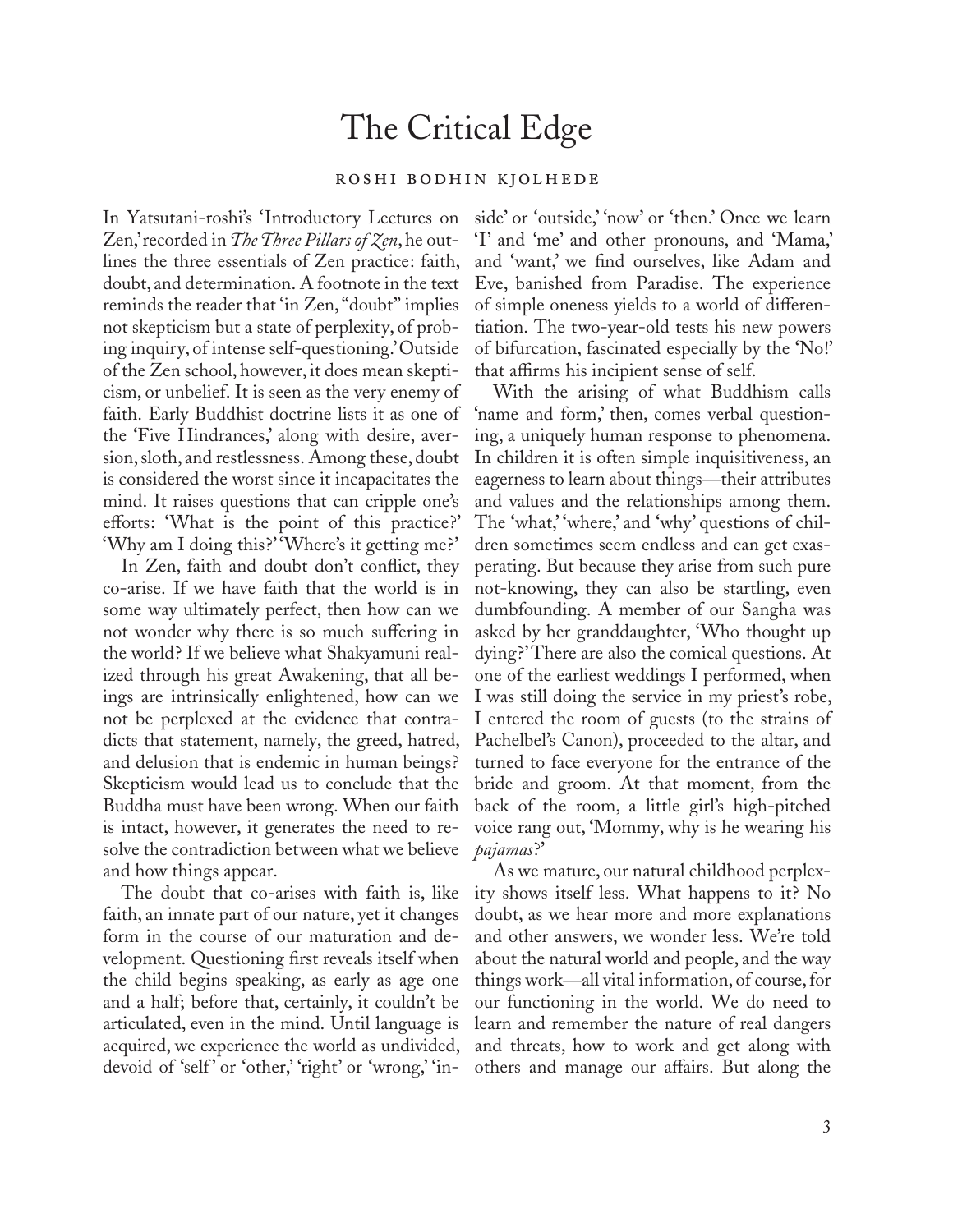way we also accumulate mental freight we don't need. Parents, teachers, and siblings transmit as basic knowledge concepts with which they themselves were inculcated: assumptions about the world, ways of classifying and ranking people, opinions, judgments, and religious dogma. Anxious to make sense of the world, as children we soak up what we're told. The mind-sets we absorb most deeply are also the least visible to us, thus remaining unexamined.

Through schooling, too, our knowledge grows exponentially. We amass a prodigious body of facts, ideas, principles, and come to see this as 'the way things are.' But the more information computers enable us to harvest about the world, the more demonstrably complex, mysterious, and even chaotic our world is revealed to be. Thomas Edison, who must have had a keener and more probing mind than most of us, once declared, 'We don't know a millionth of one percent about anything.'

As we're heaping up data about the world, we're also steadily molding a self-construct from a plaster of memories, images, habitual reactions, and notions about our abilities and liabilities, our bodies, our personalities, our intelligence, and our relative worth, all gleaned from what others tell us and how they respond to us. It is a sculpture without substance. It has some relative validity to it, since we do have some relatively enduring traits and tendencies. But to the extent that we see this self as fixed, it is a fiction. Moreover, the older we get, the more we are likely to assume—erroneously—about the world and ourselves. Much of this amounts to nothing more than 'subjective emotional consciousness,' as the ancient Chinese masters called it. We become blinded by what we 'know,' and like vast cities blazing in artificial light every night, our minds are left with less and less of the darkness that inspires wonder. No wonder our natural inquisitiveness fades.

There is no point in lamenting this filling of the mind; it is an inevitable part of childhood development. Nor does it occur only in technologically advanced cultures. Even primitive

peoples come to acquire mental structures that then determine how they interpret reality. In *The User Illusion*, Tor Norretranders recounts how a Pygmy guide became disoriented when an anthropologist took him out of the Congo forest where he had spent his entire life without the experience of judging the size of objects at great distances. The Pygmy looked out over the plain at a herd of buffalo in the far distance and identified them as insects. When driven by jeep to see the buffalo up close, he became increasingly frightened and then bewildered, ascribing the transformation of the 'insects' to witchcraft. 'Believing is seeing,' a Buddhist might note.

As children move into adolescence, their questions become weightier, gravitating toward their crystallizing sense of separate identity. They question matters of responsibilities and rights—'Why do I have to … (go to bed so early, do the dishes, etc.)?' 'Why can't I … (wear, have, take, go to see, etc.)?' Such questions are protests, yes, but they signify a sharpening sense of oneself and one's limits. The teen's self-concept has now congealed enough for her to feel apart from the world, but not enough to feel secure. (As long as we imagine we are apart from the world, how secure can we ever feel?)

Even as the adolescent is coming to feel more at odds with the world, he finds himself in possession of a developing new faculty: critical intelligence. Brandishing this new weapon, he often finds fault everywhere: with parents, siblings, teachers and friends, school, church, society and the wider culture—and, of course, with himself. The individual's criticism of people and things reveals a growing ability to discern what is false, and without this no questioning is possible. But without faith in something that is beyond both self and other, our critical faculties may be used merely to reject, and this leads us to the ordinary, negative doubt of unbelief.

Skepticism itself, however, may be a cover for unrealized faith. A young Philip Kapleau was the founder and first president of his high school's Atheists Club. Conversely, what passes for religious belief may be devoid of the doubt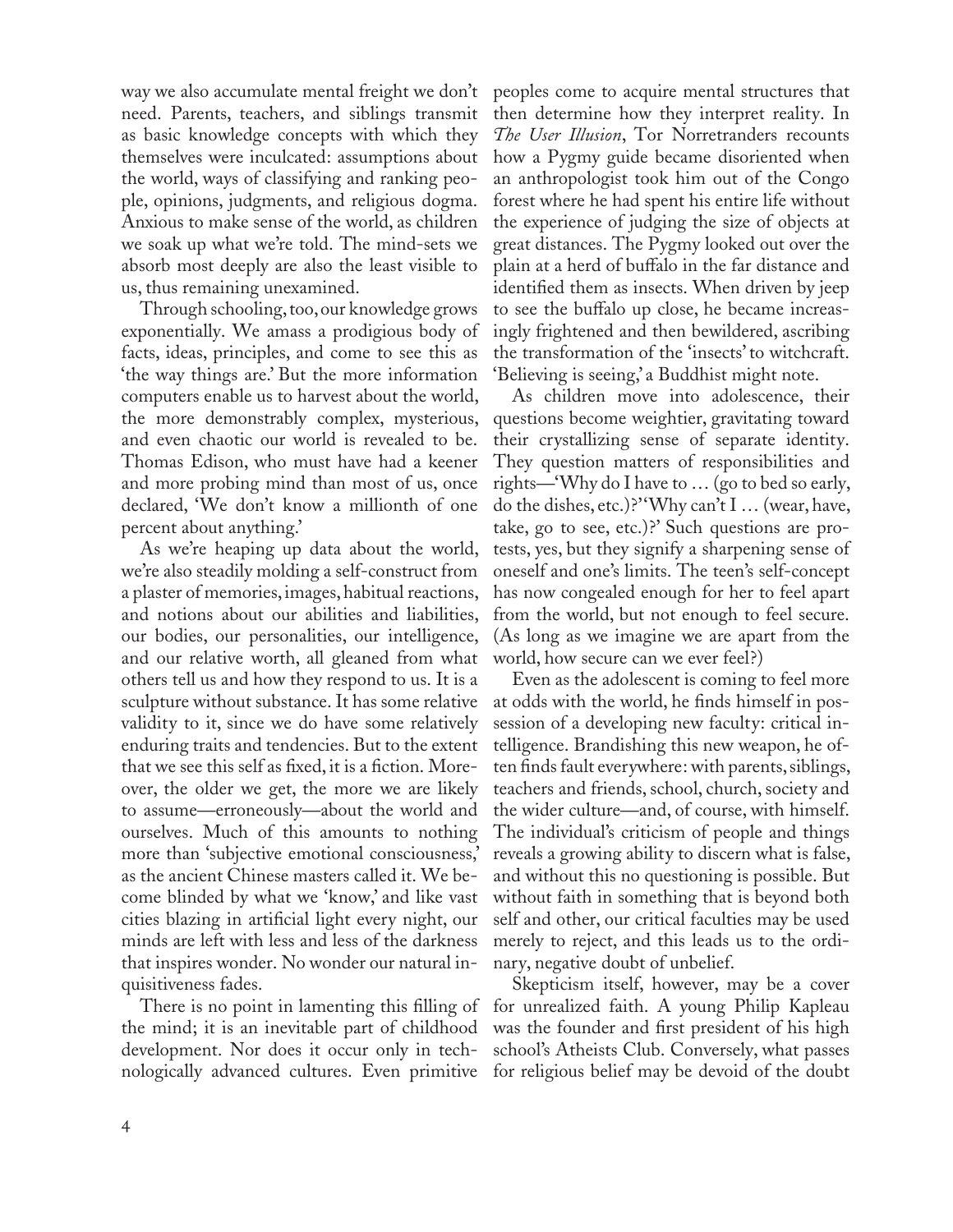

Richard von Sturmer

that confirms true spiritual faith. A recent survey of American teens ages 13–17 summarized their faith as 'wide but shallow,' finding that although a majority of them 'believe in God and worship in conventional congregations,' their religious knowledge is 'meager, nebulous, and often fallacious.' The study points to the prevalence of blind belief, which, to use a Buddhist expression is the 'near enemy' of true faith. This 'knowing' forecloses genuine questioning.

When the mind is girded with even an inchoate faith, the person can use her critical intelligence not just to criticize or deny, in the presumption of knowing, but to question. The potential targets of our condemnation can then be subjects of inquiry: 'What makes him so mean?' 'Why can't Mom and Dad get along?' 'How do I take care of myself without being selfish?' Two especially loaded questions aimed at religious dogma are: 'In what sense are children "sinners"?' And 'Did Adam and Eve have belly buttons?'

The normal trajectory of human doubt shows the questioning of childhood and adolescence sputtering out as full maturity sets in. It can't seem to survive the growing weight of our belief systems, the pressures of adulthood. Before that, however, our various perplexities may, as if in a last stand, coalesce around a single, ultimate question. Among the most common of these are: 'What is the meaning (or purpose) of life?' 'How do I live in Truth?' 'Who am I?' 'Where did I come from before I was born, and where will I go after I die?' Such potent questioning signifies a breathtaking spiritual opportunity, and the last time that most people—unless they take up meditation—will gaze unflinchingly at the naked mystery of being. Few of those who are gripped by ultimate questions have them persist long enough to effect an overturning of the mind. One for whom this did happen was Flora Courtois, who as a college student in the 1940s came to spontaneous awakening after several months in which she was consumed by the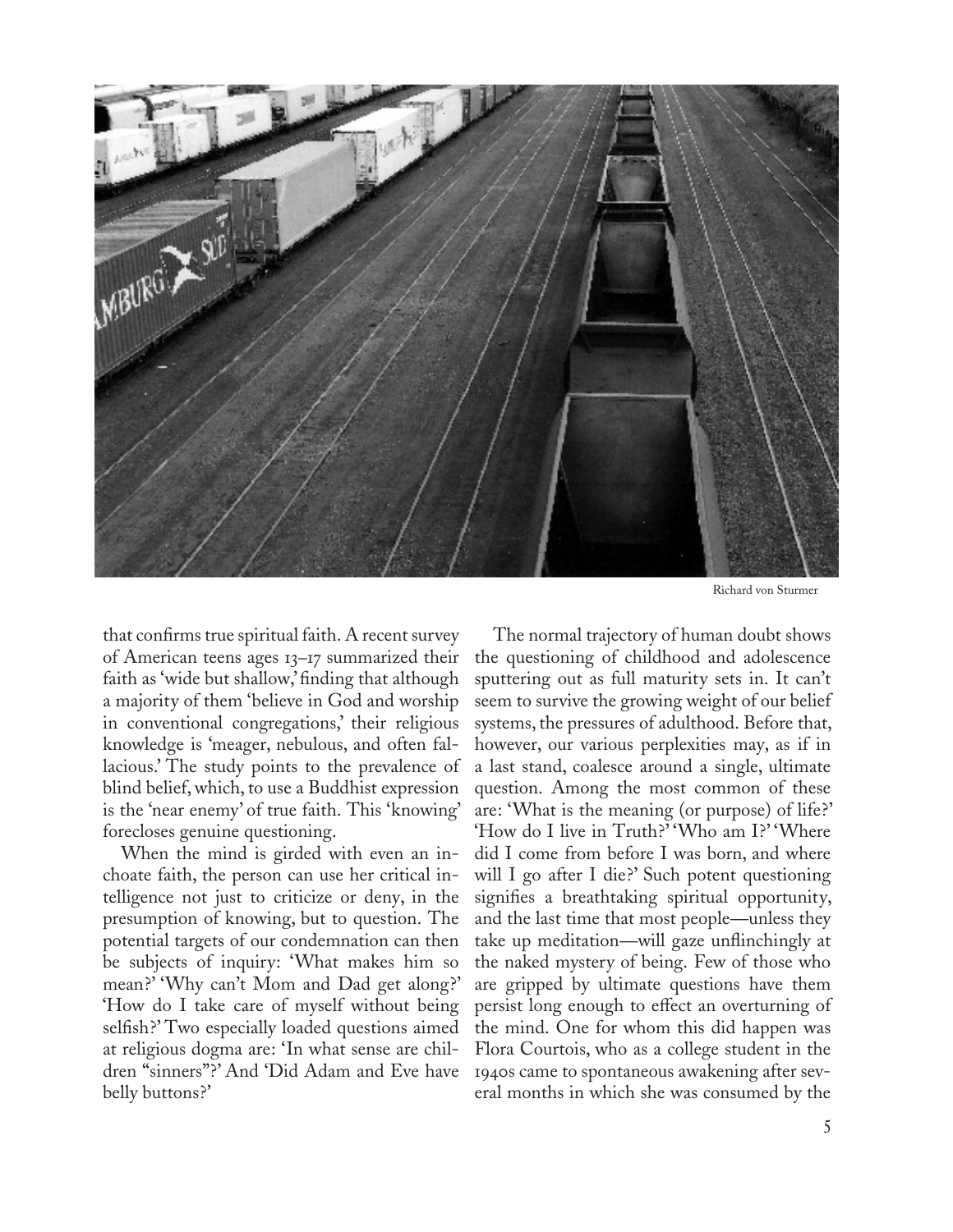question, 'What is Reality?' As a sixteen-yearold, Ramana Maharshi, who became one of the greatest masters of the twentieth century, suddenly was overcome by a fear of death that plunged him into the deepest doubt: 'What really is it, then, to die?' In just half an hour his self-inquiry brought him to profound enlightenment.

Such spectacular eruptions of faith-doubt, whether in adolescence or later, are exceedingly rare. Most young people who are not walking in lock-step to their parents' religion seem to navigate their way through faith and doubt as did the character in one of Nathaniel Hawthorne's novels who, he wrote, 'can neither believe, nor be comfortable in his unbelief.' It is hard to imagine, though, that the questioning unique to our species can ever be extinguished. At times of adult crisis, the parents who may have once dismissed their children's existential questions as pointless, and the clergy who reflexively offered church doctrine in response to such queries, may find their own former doubt resurfacing.

When someone close to us dies, in our grief we may for the first time find ourselves seized by religious or philosophical questions: 'Where did she go?' 'What is the meaning of it all?' 'Why now, why her?' Or, in the case of a violent crime, 'Why would a just God permit this?' The same or other probing questions may well up after a diagnosis of a terminal disease, or a divorce, or even losing a job. Our assumptions, expectations, or hopes are left shattered, and we *don't understand*. Such profound perplexity may erupt in the face of stunning evil as well. For Philip Kapleau it took four months of courtroom testimony at Nuremberg to provoke the doubt that, supported by faith, drove him to the mat. His previous understanding of human nature and cosmic order had been torn, leaving him in the darkness of doubt.

What further evidence suggests that doubt, coupled with faith, is integral to our True Nature? The whole history of human achievement! It is most obvious in the realms of discovery and invention. Leif Eriksson, Lewis and Clark, and Amelia Earhart all had faith that there were new

lands beyond their horizons, and with this came the questions 'Where?' What?' and 'How?' and the need to find out. What else but an inquiring mind working in tandem with faith enabled Jonas Salk to find the polio vaccine, Madame Curie to discover radium, and James Watson and Francis Crick the structure of DNA? It was faith in the yet-to-be-realized, yoked to questioning, that drove Chester Carlson to invent the copy machine, Sigmund Freud psychoanalysis, and George Washington Carver his three-hundred uses of the peanut. Late in his life, Albert Einstein, recounting what he went through in developing his theory of relativity, used words that echo the classic spiritual journey. He recalled 'the years of anxious searching in the dark, with their intense longing, their alternations of confidence and exhaustion, and the final emergence into the light.'

These are just a handful of the most illustrious cases of faith-doubt actualized. But we can see the same force at work in far humbler ways. It fuels the investigations of journalists ('What's going on here?'), detectives ('Who did it?'), physicians ('What's wrong?'), social workers ('What's to be done?'), and teachers and parents ('How do I reach him?'), as well as all the rest of us when we're probing, pondering, and puzzling in the faith that we can know: 'What's the answer?' 'What am I missing?' 'What's the way out?' In every case the questioning, arising out of not-knowing, is generated by faith, either in an underlying order to the world or in a basic soundness, balance, and wellness of the bodymind.

Zen doubt refers, of course, to an *inner* process. Both 'wondering' and 'perplexity' suggest this introspective quality more clearly than 'questioning' (the same distinction is highlighted in Spanish, where to ask or question is 'preguntar,' whereas to wonder is the reflexive 'preguntarse,' to ask oneself ). But 'questioning' better conveys the active engagement of the mind that is implied in the word 'doubt.' (When applied to a koan, it has been compared to 'turning the soil' rather than just watching and waiting.)

Dynamic inner questioning seems to work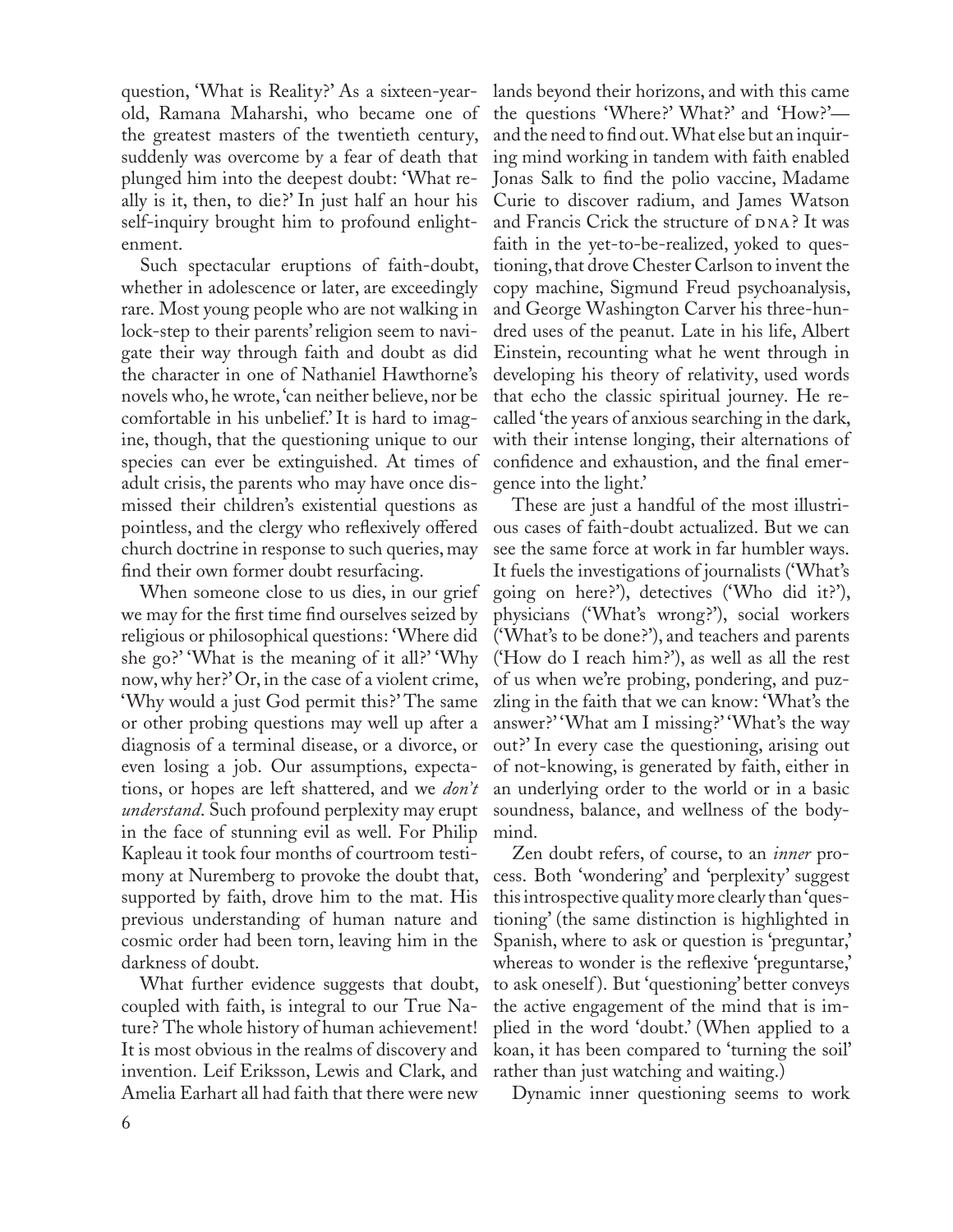differently than any other type of mental functioning. When allowed to gain traction it empties the mind, erasing thought-clutter. Anyone who has had the experience of falling into deep perplexity will recognize this effect. For example, upon having misplaced one's car keys, the effect is most dramatic when you know they must be within a particular room. Yet you've looked there, thoroughly, and more than once. Wondering turns to increasingly intense perplexity, until finally you come to a complete stop, utterly lost in doubt. Such is the centripetal force of doubt yoked to faith. Brain imaging techniques may someday confirm the uniqueness of this mode of brain functioning.

While nothing, then, engages the mind like a question, that questioning can be evoked from outside us. Those in marketing know that to compete for the attention of readers in certain niches, one of their best strategies is to introduce the product or service in question form. We see this on the covers of the popular magazines arrayed along supermarket check-out lines: 'Is Madonna Pregnant?' 'Will Brad and Jennifer Split Up?' Most of us really don't know for sure, and publishers have learned that we may be prompted to wonder just enough to buy the magazine. Promotional mailings use the same device, their creators knowing that they can count on only a fraction of a second of the recipient's attention, at most.

Zen teachers are in marketing, too, faced with the task of 'selling water by the river.' Through their own direct experience they know the titanic potential of focused questioning. They know that the capacity to wonder is a priceless human endowment, but that for most of us it sinks under the weight of conceptualization and other conditioning that tends to thicken as we grow older. They also know that Zen practice will reverse this process of mental coagulation and yield a more youthful openness. They face a question of their own, then: how to activate the dormant perplexity that is embedded in the human condition itself. We alone of all creatures have self-consciousness, the ability to conceive of our existence and our inevitable death. Who



among us, then, could not harbor questioning in his heart? Who could not wonder, at least unconsciously, at the mystery of our very being?

 $\rightarrow$   $\rightarrow$   $\rightarrow$   $\leftarrow$ 

## Among the resources used by the Ch'an masters of the Sung dynasty were the stories and dialogues of their predecessors tossing out confounding responses to their own monks in an effort to stir them to awaken. They collected these records and called them *kung-an* (Jap., *koan*), or 'precedents.' The genius of the koan as a meditative device lies in its ability to mobilize the student's latent doubt by bringing it to a focus. It functions as does a magnifying glass under the sun. Natural sunlight is relatively diffuse, but upon passing through a magnifying glass, its warmth can be transformed into a spot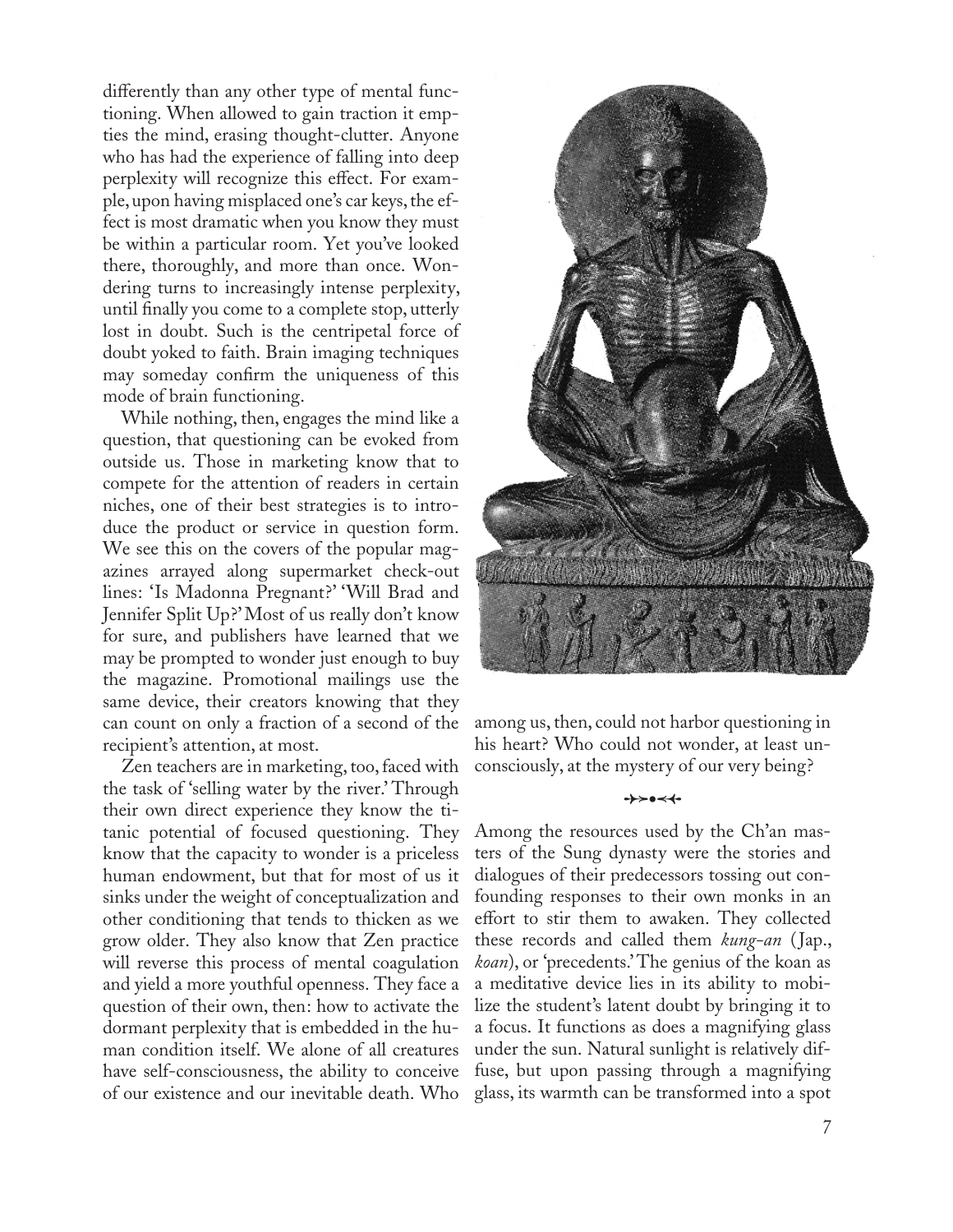of fire in seconds. In the same way, the koan has the power to gather together the relatively weak and sporadic perplexity of the student into a single, burning question—a *doubt-mass*—that empties the mind and leads to awakening more quickly than any other method. Throughout history, Zen masters in Asia have repeated the same formula:

> The greater the doubt, the greater the Awakening. The smaller the doubt, the smaller the Awakening. No doubt, no awakening.

What the masters meant by 'doubt' didn't always involve koans. After all, koans were not used for the first five-hundred years of Zen, a golden age in which there were probably more deeply enlightened masters than in any period since. How many of them, we have to wonder, were driven to realization by their own spontaneously-erupting inquiries, like Ramana Maharshi and Flora Courtois? Or was their faith so great, and their minds so pure, that their attainments came without questioning? In any case, most of us must rely on the koan to 'raise the doubt-sensation' and bring our largely unconscious questioning up to consciousness.

A koan usually contains in its very wording a contradictory element that cannot be resolved with our ordinary, discriminating mind. This alone would make it puzzling. But even a koan with no linguistic paradox becomes puzzling simply through our seriously engaging with it. With the koan Mu, for example, most teachers do not recommend pondering the original dialogue between Chao-chou and a monk. Rather, just putting one's whole mind into the question 'What is Mu?' or even just 'Mu' will eventually raise the doubt-mass. This happens as the apparent split between the koan and oneself becomes increasingly dubious—and perplexing.

Every koan is a unique expression of our own essential nature, just as is every flower, every stone, every insect. To work effectively on a koan, one must have faith in his ultimate iden-

tity with it, and that in working on it he is really working on himself. With this faith comes the conviction that he himself can resolve the contradiction implied in it—for example, 'Mu and I are not two, yet it still seems separate from me.' These two convictions together form the faithground out of which doubt arises.

Theoretically, the same dynamics of koan work could evolve while one is persistently inquiring into the nature of any supposed object, whether physical or mental: an image, a candle flame, a sound, a cloud, a tree, a partner, an idea. When Isaac Newton was asked how he discovered the Law of Gravity, he replied, 'My mind never ceased thinking about it.' By focusing all our questioning on one thing, we become more intimate with it even as it becomes still more puzzling—until eventually the doubt shatters, bringing about a radically new understanding of it.

The essential point is that illusion cannot survive intense scrutiny pursued to the end. The most fundamental illusion of all, separation, dissolves. We can't cling to our delusions while sincerely inquiring into the koan. 'Knowing' and questioning are mutually exclusive. And the more thoroughly we probe the koan, the sooner the 'known' world of self and other dissolves, revealing—what?

## $\rightarrow \rightarrow \rightarrow \rightarrow \leftarrow$

If doubt is essential to Zen practice, how does it operate in breath practice, or in *shikan-taza* ('just sitting')? Questioning plays no role in these practices. Strictly speaking, a question must be articulated somehow; it cannot exist in the absence of words.

In koan-less practice, doubt is implicit rather than explicit. Like faith, it must be there, otherwise we wouldn't be sitting. But with no actual question in the mind, doubt here is to be understood more loosely as a sense that something needs to be resolved. Our sitting testifies to a dissonance between our faith and our experience. It may be, for example, that faith in the inherent unity of phenomena is at variance with